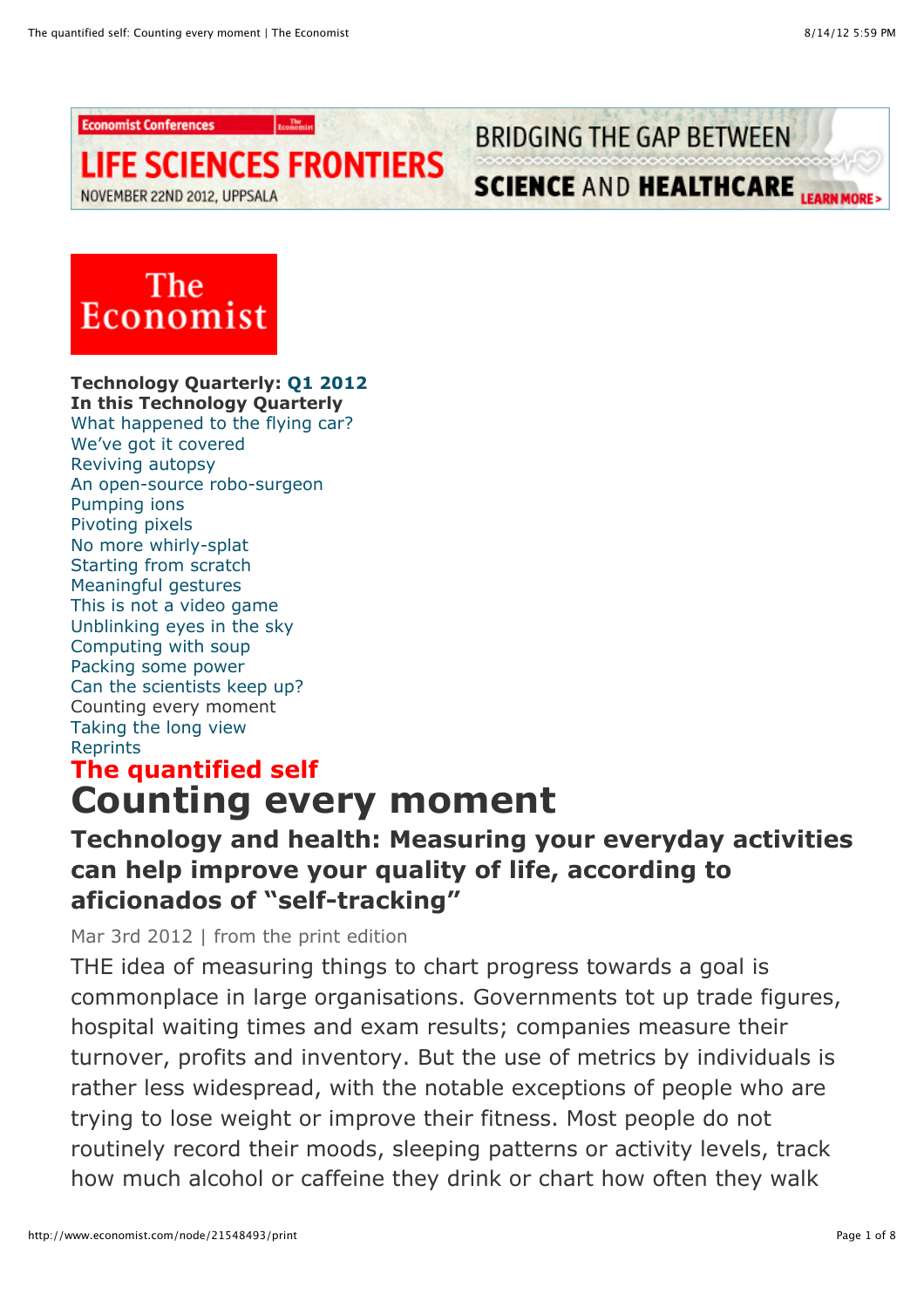#### the dog.

But some people are doing just these things. They are an eclectic mix of early adopters, fitness freaks, technology evangelists, personal-development junkies, hackers and patients suffering from a wide variety of health problems. What they share is a belief that gathering and analysing data about their everyday activities can help them improve their lives—an approach known as "self-tracking", "body hacking" or "self-quantifying".



In some ways this is not a new idea. Athletes and their coaches commonly make detailed notes on nutrition, training sessions, sleep and other variables. Similar tactics have long been used to combat health problems like allergies and migraines. But new technologies make it simpler than ever to gather and analyse personal data. Sensors have shrunk and become cheaper. Accelerometers, which measure changes in direction and speed, used to cost hundreds of pounds but are now cheap and small enough to be routinely included in smartphones. This makes it much easier to take the quantitative methods used in science and business and apply them to the personal sphere.

Perhaps unsurprisingly, the notion of marrying technology with selfimprovement originated in San Francisco, where Gary Wolf, a journalist and author, co-founded the "Quantified Self" blog in 2007. This led to regular meetings, which are now held in about 50 cities around the world. Quantified Self conferences were held in 2011 in America and Europe. "Almost everything we do generates data," says Mr Wolf. At the moment, he says, data from phones, computers and credit cards are mostly used by companies to target advertising, recommend products or spot fraud. But tapping into the stream of data they generate can give people new ways to deal with medical problems or improve their quality of life in other ways.

### **Quantify this**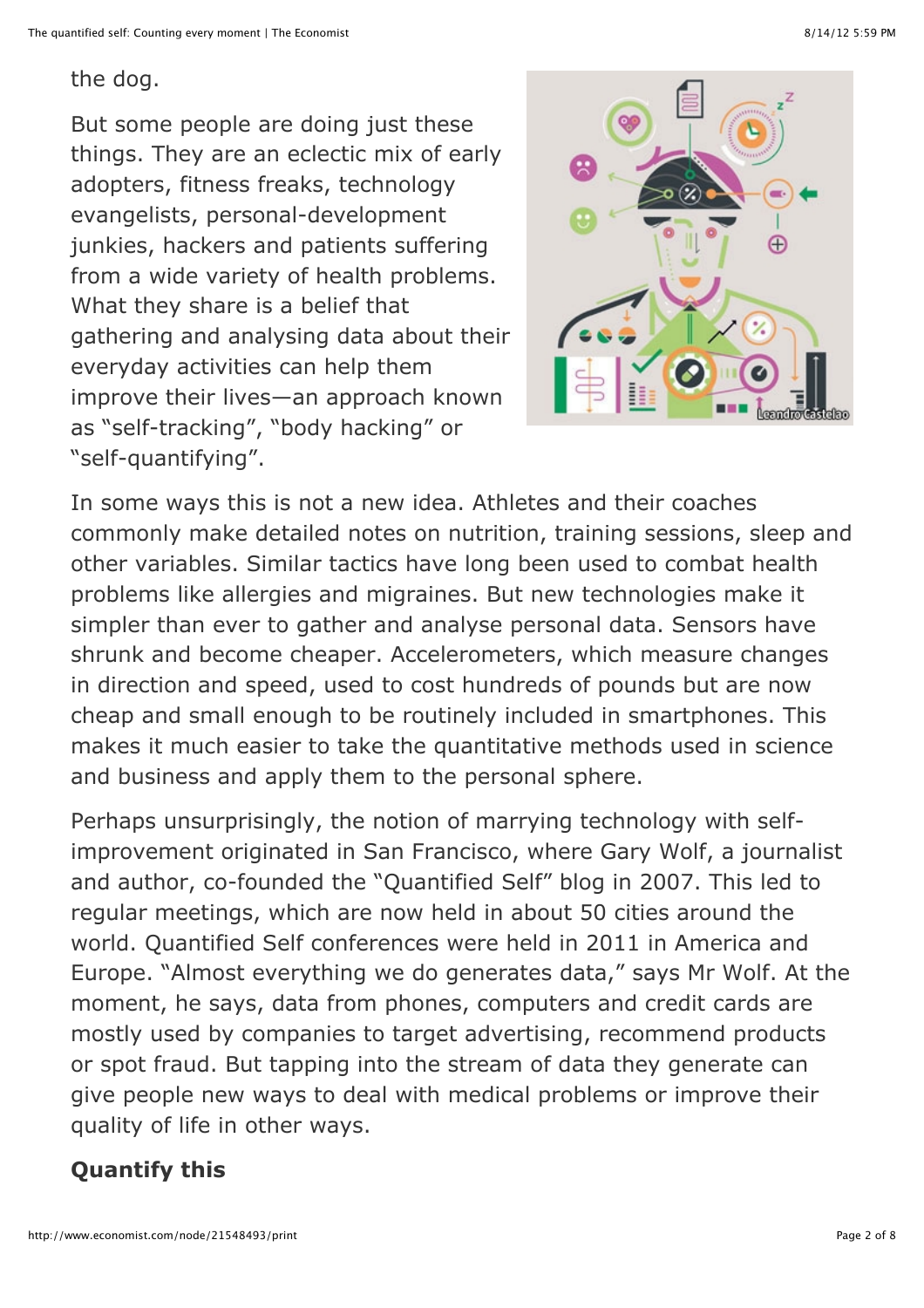Self-quantifying is being taken seriously by start-ups, in Silicon Valley and elsewhere, which are launching new devices and software aimed at self-trackers. It may even provide a glimpse of the future of health care, in which a greater emphasis is placed on monitoring, using a variety of gizmos, to prevent disease, prolong lives and reduce medical costs.

To see how self-tracking can pay dividends, consider the example of David (not his real name), an investment banker in London. With his routine of early starts and 11-hour days, he found that he had trouble falling asleep, and worried that this affected his concentration at work. He started using a headband made by Zeo, a start-up based in Newton, Massachusetts. It tracks sleep quantity and quality by measuring brainwave activity to determine how long the wearer spends in light, deep and rapid-eye-movement (REM) sleep.

David recorded his sleep data along with information on his diet, health supplements, exercise and alcohol consumption, uploading it all onto the Zeo website. He also tried interventions such as taking magnesium supplements, cutting out caffeine and changing the lighting conditions in his bedroom. Using the readings from the headband, he could see how each of these things affected his sleep.



He found that drinking too much alcohol

undermined his sleep quality, but also determined that taking magnesium supplements helped him sleep more soundly and reach deep sleep more quickly. He now sleeps for an average of seven-and-ahalf hours a night, up from six hours before he began his self-tracking experiment. "I feel more relaxed, sharper and more switched on," he says. "Seeing the facts on your computer screen makes them difficult to ignore."

Many of the 250 people who attended the Quantified Self Europe conference in Amsterdam last November had similar stories to tell.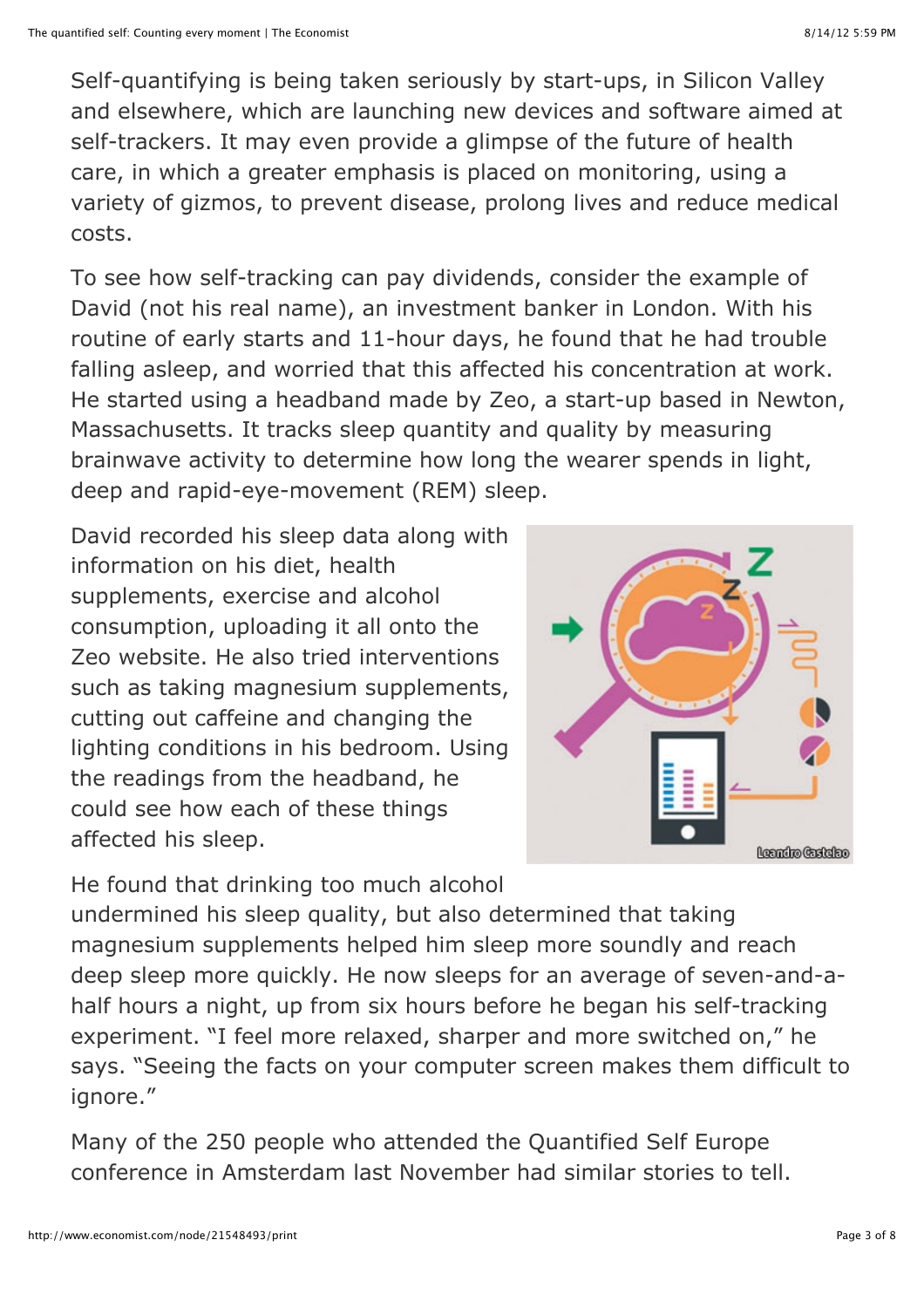Robin Barooah, a software designer, said he had lost 20kg by monitoring his after-lunch mood using flashcards, which heightened his awareness of how different foods made him feel. Sara Riggare, an engineer from Sweden, described how she used an iPhone app to determine the best drug combination to control her Parkinson's Disease, and a Nintendo Wii game to monitor and improve her balance.

Christian Kleineidam, a student from Berlin who suffers from a spinal condition, explained how he used a device to measure his breathing and identify which relaxation exercises were most effective. This helped him improve his lung function by 30%. Also discussed was Asthmapolis, a start-up based in Madison, Wisconsin, which has developed a device called the Spiroscout. It is a sensor that attaches to an asthma inhaler and uses satellite-positioning data to enable patients and researchers to work out which environments make their condition worse (such as proximity to a particular type of crop). Many people mentioned Boozerlyzer, an app for Android smartphones that helps people track their drinking and uses simple games to help them measure the effect of alcohol on their co-ordination, reaction times, memory and emotions. And there was much talk of the potential to encourage self-tracking through "gamification"—turning everyday activities into games by awarding points and trophies and encouraging people to compete with their friends.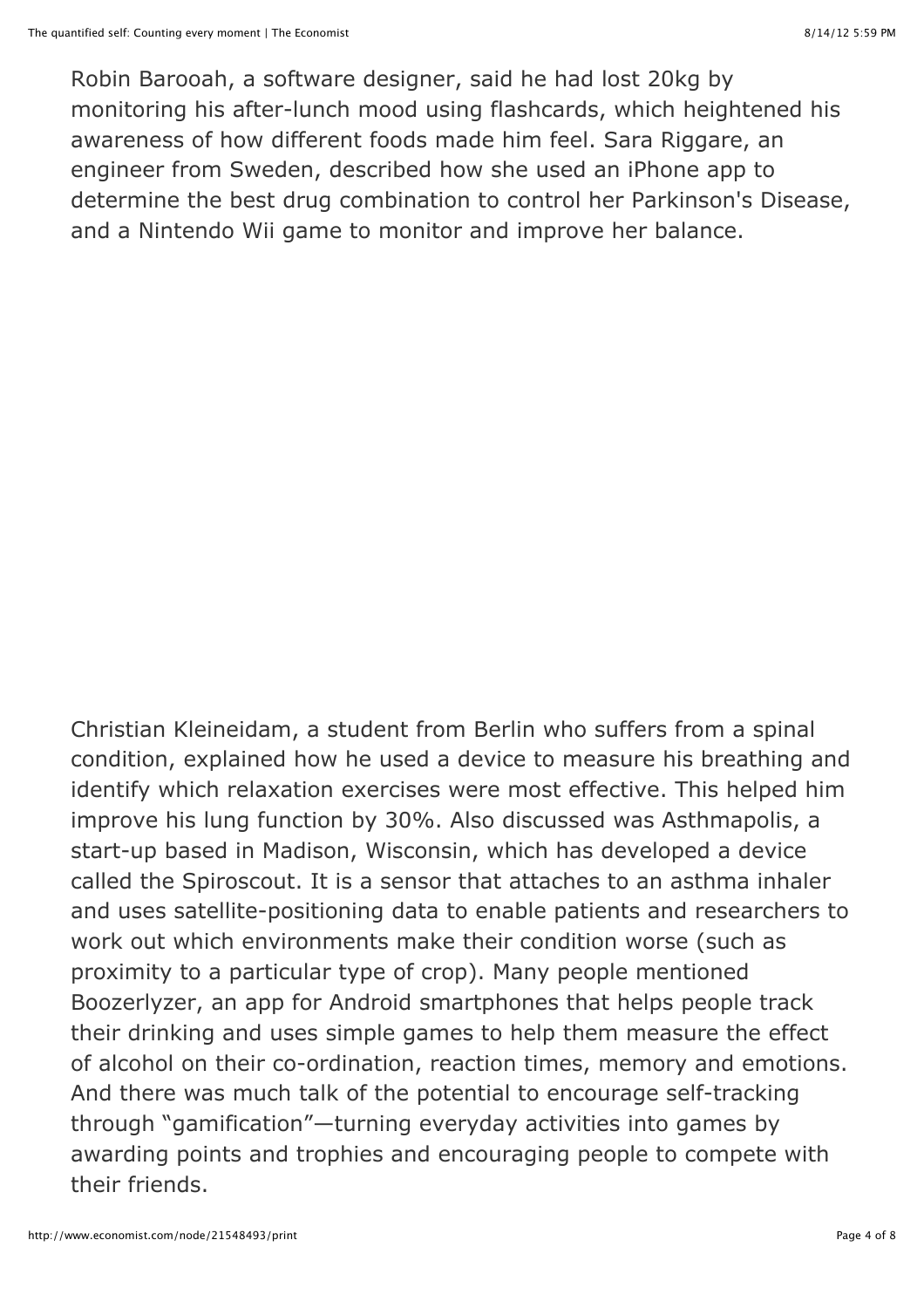Some self-quantifiers can come across as a little odd. Not everyone carries out experiments to see whether wearing orange-tinted glasses or performing regular hopping exercises can improve sleep quality, or whether (as has been claimed) eating butter improves arithmetic ability. An obvious problem is that self-quantification experiments lack the rigorous controls and double-blinding of pharmaceutical trials. There could also be placebo effects.

"With self-tracking you never really know whether it is your experiment that is affecting the outcome, or your expectations of the experiment," says Nancy Dougherty, a self-tracking enthusiast who works as a hardware engineer at Proteus Biomedical, a medical-devices company in Redwood City, California. Using an adhesive patch developed by Proteus, she has experimented with measuring her heart rate, posture, motion and temperature and relating the data with her mood. She found that taking dummy pills labelled "happy", "calm", "focus" and "will power" had a noticeable impact, even though she knew they were placebos.

But with careful design of experiments there is scope for self-tracking to produce useful data. The Zeo, for example, has already generated the largest-ever database on sleep stages, which revealed differences between men and women in REM-sleep quantity. Asthmapolis also hopes to pool data from thousands of inhalers fitted with its Spiroscout sensor in an

Self-tracking may provide a glimpse of the future of health care, based on monitoring and prevention.

effort to improve the management of asthma. And data from the Boozerlyzer app is anonymised and aggregated to investigate the variation in people's response to alcohol.

#### **Keeping track**

This may sound creepy, but tens of thousands of patients around the world are already sharing information about symptoms and treatments for hundreds of conditions on websites such as PatientsLikeMe and CureTogether. This has yielded valuable results, such as the finding that patients who suffered from vertigo during migraines were four times more likely to have painful side effects when using a particular migraine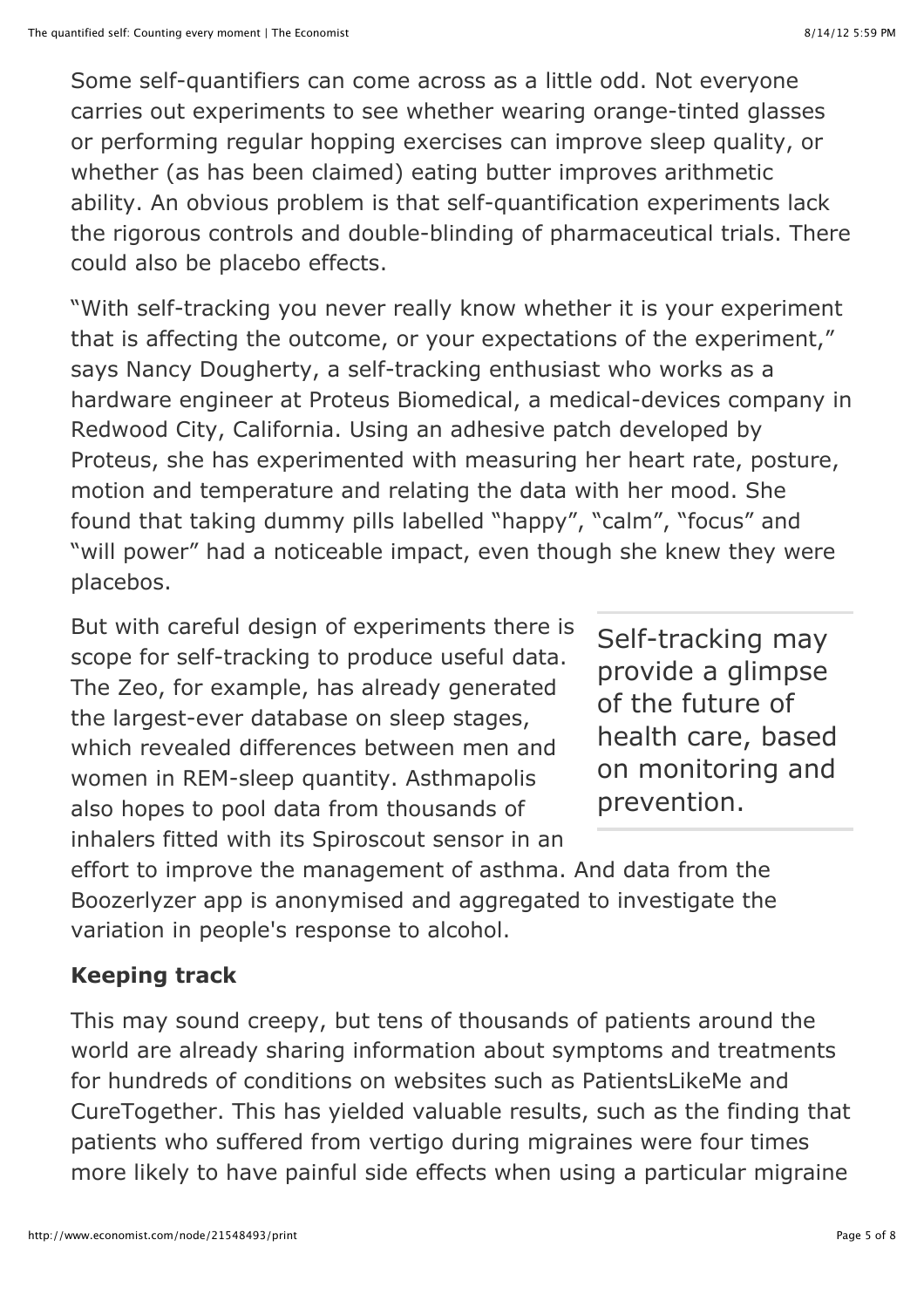drug. The growing number of self-tracking devices now reaching the market will increase the scope for large-scale data collection, enabling users to analyse their own readings and aggregate them with those of other people.

The thumb-sized Fitbit, for example, made by a company of the same name based in San Francisco, clips onto a belt and uses an accelerometer and altimeter to measure activity levels and sleep patterns. A readout shows steps walked, stairs climbed and calories burned. Information is also uploaded wirelessly to a website that analyses and displays the data and lets users compare notes with their friends. Jawbone, also based in San Francisco, has released the Up, a wristband that communicates with an iPhone and can also measure physical activity and sleep patterns. Basis, another San Francisco startup, is about to launch a wristwatch-like device capable of measuring heart rate, skin conductance (related to stress levels) and sleep patterns, all of which can then be displayed on a "health dashboard".

GreenGoose, yet another San Francisco start-up, has devised tiny motion sensors that can be attached to everyday items, sending a wireless signal to a base-station whenever the item is used. A sensor can be attached to a toothbrush, for example, or a watering can, or the collar of a dog, making it possible to measure and track how often you brush your teeth, water your plants or walk your dog. The company's aim is to establish a platform for the gamification of everyday activities.

Large technology companies are also keeping an eye on self-tracking technology. The Amsterdam conference was sponsored by Philips, Vodafone and Intel, all of which regard health-tracking as a promising area for future growth. Philips has launched Vital Signs, an experimental app for Apple devices that uses the built-in camera to measure the user's heart rate and breathing rate, and chart them over time. Intel has developed an app called Mobile Therapy that pops up randomly and asks users to record their mood, to see how it varies during the week.

As populations age and health-care costs increase, there is likely to be a greater emphasis on monitoring, prevention and maintaining "wellness" in future, with patients taking a more active role—an approach sometimes called "Health 2.0". With their sleep monitors and health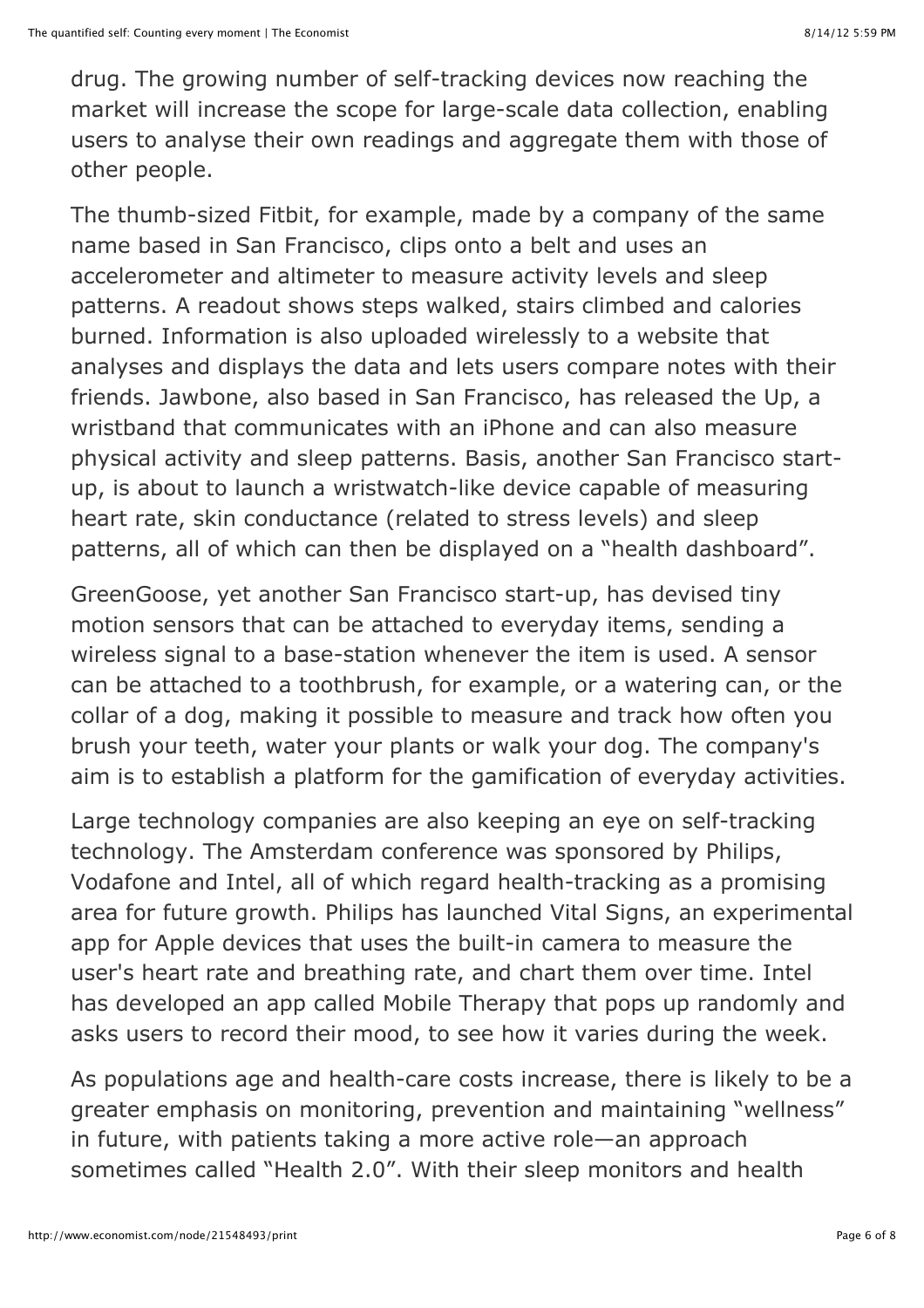dashboards, the aficionados of self-tracking may end up being seen as pioneers of this model. Mr Wolf draws an analogy with the Homebrew Computer Club, which met in Silicon Valley in the 1970s and went from a hobbyists' group to the basis of a new industry. "We were inspired by our knowledge of this history of personal computing," he says. "We asked ourselves what would happen if we convened advanced users of self-tracking technologies to see what we could learn from each other." Self-tracking may look geeky now, but the same was once true of email. And what geeks do today, the rest of us often end up doing tomorrow.

from the print edition | Technology Quarterly

Copyright © The Economist Newspaper Limited 2012. All rights reserved. [Accessibility](http://www.economist.com/help/accessibilitypolicy) [Privacy policy](http://www.economistgroup.com/results_and_governance/governance/privacy) [Cookies info](http://www.economist.com/cookies-info) [Terms of use](http://www.economist.com/legal/terms-of-use) Metal Assessment of the [Help](http://www.economist.com/help)